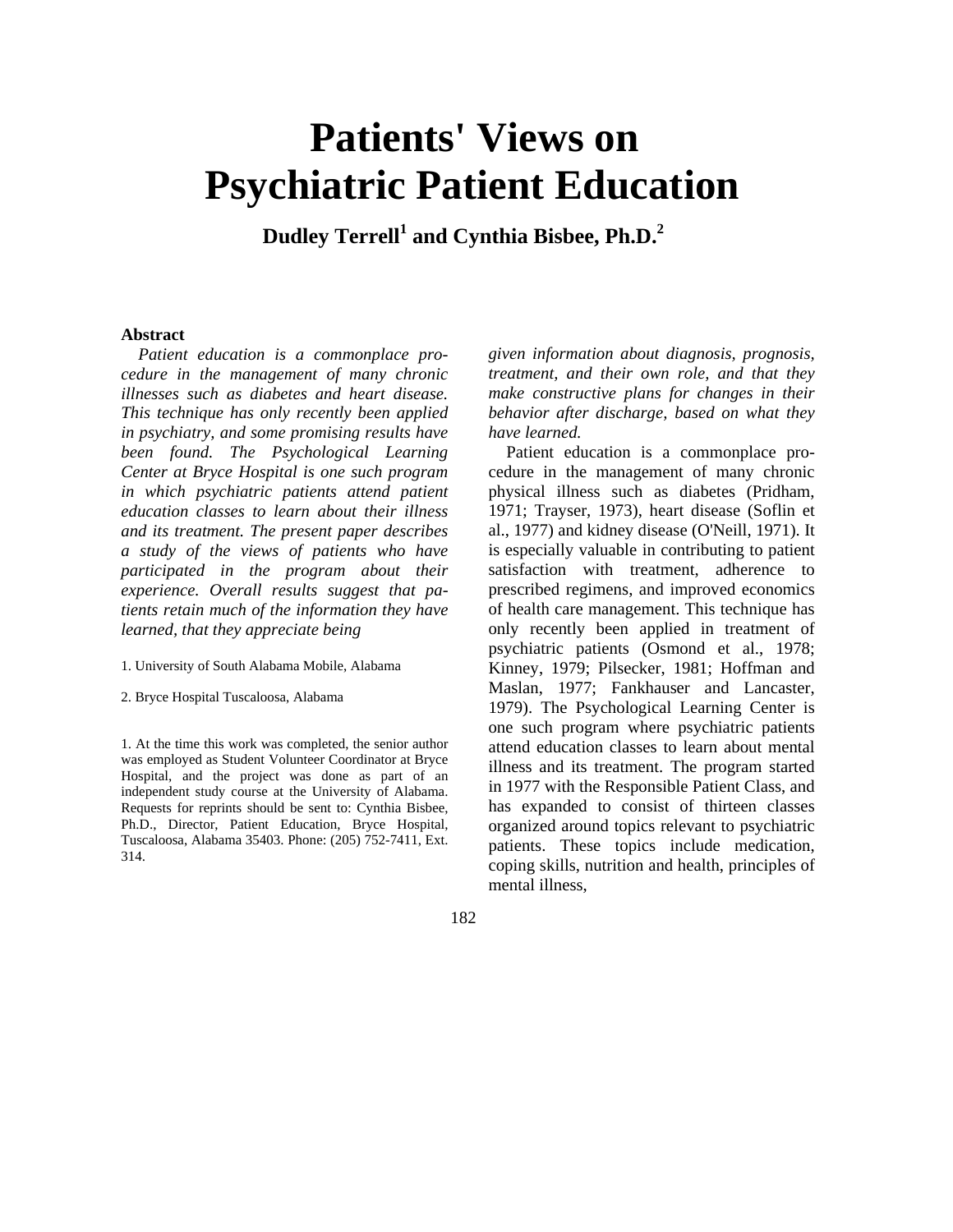and stress management, among others. Classes are designed to instruct patients in accepting the "responsible patient role" and to provide them with specific information needed to fulfill this role (Bisbee, 1979). Information is provided in a classroom setting, utilizing educational methods. Classes are taught by mental health technologists under supervision of a Ph.D. psychologist, and patients come to classes by referral from their psychiatric treatment teams.

In the Psychological Learning Center, evaluation of patient learning and of teaching effectiveness is done both by pre- and posttesting of knowledge, and by reports from patients, families and staff working with patients in the hospital. Consistent gains in knowledge are obtained on pre- and post-testing, indicating that patients do learn the material taught. Patients consistently say they are relieved by knowing information about their illness, and adherence to treatment after discharge is better according to reports of mental health aftercare staff. With the purpose of determining patients' attitudes towards the patient education program, we conducted a patient satisfaction evaluation, asking patients who had been involved in the program their views of the program's success.

We asked patients about various aspects of the program, including class content, teaching methods, and technical matters such as class schedules and the classroom settings. We developed a standardized interview questionnaire and administered it to a sample of graduates from the program. The questionnaire was designed primarily as a "consumer satisfaction" instrument, to measure patients' attitudes toward receiving information about their illness and treatment. The questions also tapped retention of knowledge of class content, and examined behavior changes planned as a result of exposure to the information given in classes, such as treatment adherence and improved health behavior.

Fourteen patients who had graduated from Psychological Learning Center classes were interviewed. Ten patients were females, ranging in age from 20 to 56, with a median age of 40 years. Four patients were males with ages ranging from 26 to 51 and a median age of 31

1/2 years. All were living in various units

throughout the hospital, and diagnoses included a variety of psychiatric illnesses, primarily schizophrenia and major affective disorders. All interviews were held in a quiet room, with only the patient and interviewer present. We opened each interview with an explanation of the questionnaire's purpose, and attempted to enlist the cooperation of the patient. Patients were assured that names would not be used on the questionnaires, so that they would feel free to give both positive and negative comments.

## **Results**

Thirteen patients remembered attending classes, and willingly gave complete answers to all questions. One patient neither had recall of attending the program nor was able to answer any further questions. Knowledge questions covered information given in classes, such as "What is your diagnosis?" "What medication do you take?" and "What are the side effects of your medication?" Correct answers given numbered 114, partially correct answers totalled 39, and incorrect answers were 42. Thus, of the 195 answers given to knowledge questions, 59 percent were completely correct, 20 percent were partially correct, and 22 percent were incorrect.

Behavioral questions were designed to assess the degree to which patients had changed or planned to change their behavior in a more healthful direction, as a result of the classroom learning. Questions included items such as, "Do you plan to continue treatment after discharge?" "How will you deal with sleeplessness?" and "How will you deal with anger?" Responses *to* these questions indicated that patients did plan to make constructive changes in their behavior. Of the 117 answers given, 92 responses suggested a healthful way of dealing with the situation examined; maladaptive or inappropriate solutions were given in 25 of the responses. Thus, 79 percent of the responses indicated appropriate behavioral solutions and 21 percent were inappropriate planned behaviors. We assessed patients' attitudes toward the patient education classes through such questions as, "Should patients be taught about their illness?" "Should patients be told their